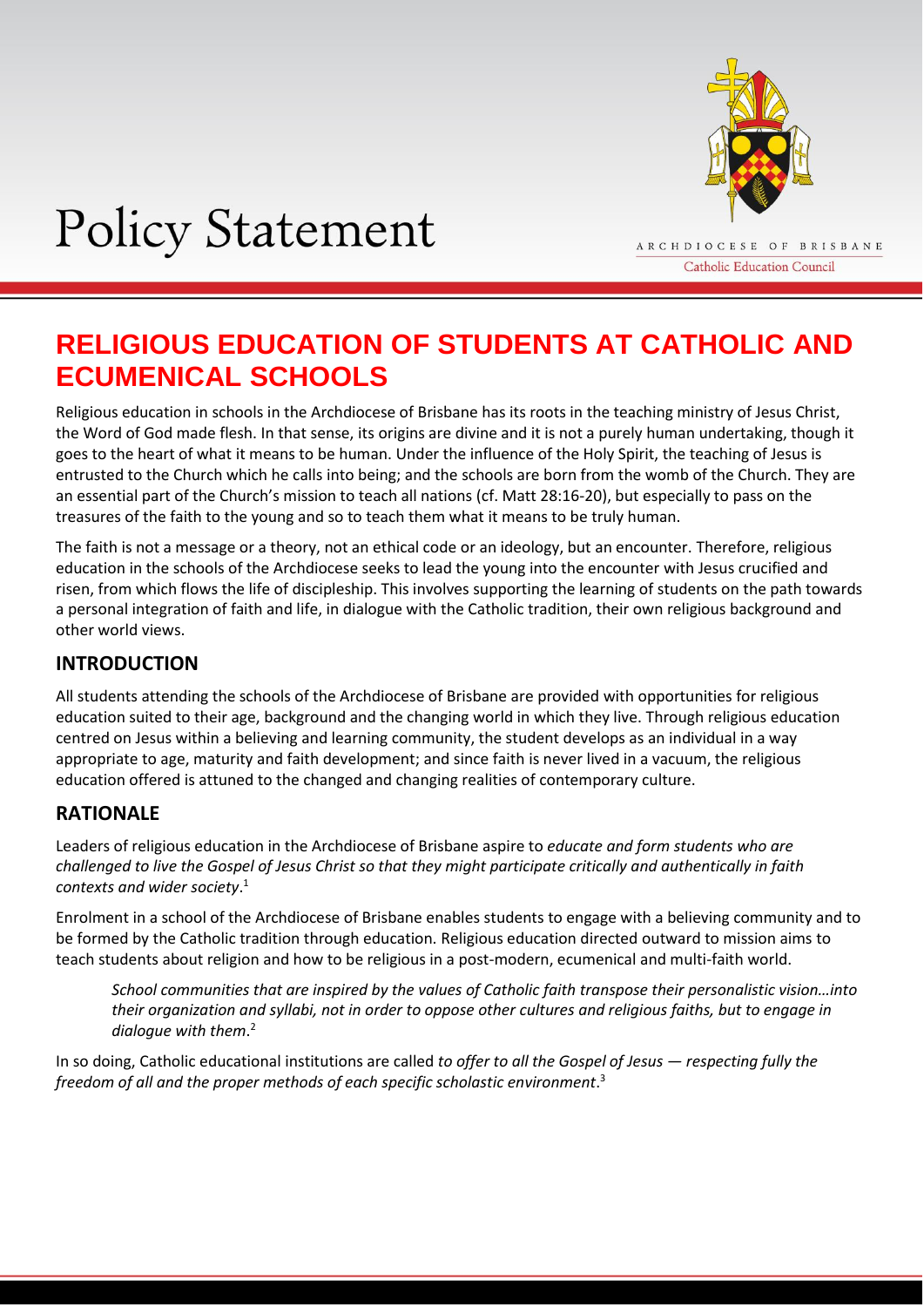Thus, the school community *offers education imbued with a Christian spirit.*<sup>4</sup> Religious education helps each student *to achieve the most complete formation possible*. 5 *It expands students' spiritual awareness and religious identity, fostering their capacities and skills of discerning, interpreting, thinking critically, seeking truth and making meaning.* 6

## **CONSEQUENCES**

Every learner:

- is created in the image and likeness of God and, inspired by the Holy Spirit, responds to life with the endless creativity of the Gospel
- listens to the voice of Jesus in order to grow in the way of discipleship and seeks to find meaning in the Catholic tradition and draw hope from it
- learns to enter more deeply into the experience of prayer, coming to know Christianity as a mysticism rather than moralism, and to value the silence and solitude which this requires
- is a lifelong learner with a desire to search for truth and do what is right and is accountable for choices and responsible for actions
- can achieve success in life and learning where diversity is valued and shared wisdom contributes to decisionmaking
- brings to the learning experience their own unique life journey to contribute to a self-giving community, empowered by the Spirit to be at the service of others<sup>7</sup>
- acts for justice, peace and ecological sustainability in our world
- learns a special love for the poor and a commitment to serve them.

Religious educators in the Archdiocese of Brisbane:

- look to Jesus as the only Teacher and seek to develop a personal relationship with him
- align religious education with the Archdiocesan vision
- are qualified to teach religion according to accreditation requirements
- are well-formed in their vocation as a Christian and in the ministry of teaching
- enable parents, guardians and families to be the first educators of their children in the faith
- collaborate with the parish community to support student participation in the religious life of the parish
- develop, implement and review quality religious education in Catholic and ecumenical schools
- engage in formation and professional learning opportunities
- engage in empathetic dialogue with ecumenical, multi-faith and Aboriginal and Torres Strait Islander perspectives
- engage in contemporary pedagogy to enhance student achievement
- grow and mature, personally, professionally and spiritually.

Learning and teaching of religion in the Archdiocese of Brisbane is characterised by:

- principles and practices that inform learning and teaching in other learning areas
- the use of language that proposes rather than imposes in order to engage students more effectively in learning
- freedom to investigate, inquire and use religious imagination to dialogue with and beyond the Catholic tradition
- the authentic witness of a Christian life and teaching skill that invites students to discipleship and mission
- student engagement with the richness of the Catholic tradition
- engagement with both dimensions of religious education: teaching people about religion and teaching people to be religious in a particular way
- engagement in a pedagogy of questioning informed by contemporary educational research.

All religious education programs taught in schools of the Archdiocese of Brisbane require the endorsement of the Archbishop or his delegate. Each school of the Archdiocese of Brisbane is required to have a documented religious education program.